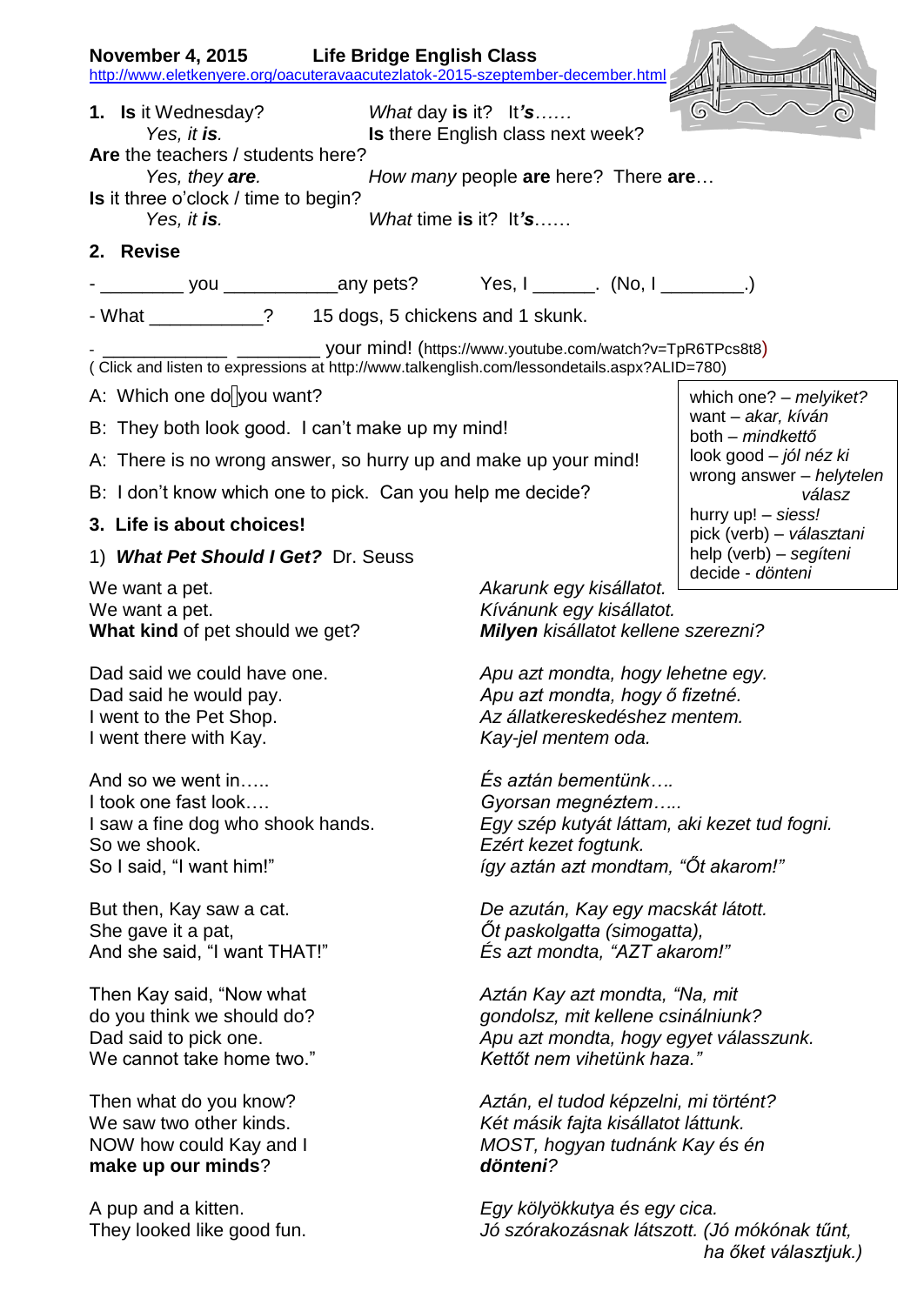We could only pick one. *Csak egyet választhattunk.*

## (**MAKE UP YOUR MIND!**) (*DÖNTSD EL!)*

The cat? *A macskát?* The dog? **A kutyát?**<br>
The kitten? **A cicát?** The kitten? The pup? *A kölyökkutyát?* Oh, boy! *Ó, apám!* It is something to make a mind up. *Ez nem semmi eldönteni.*  $-$ 

Then I looked all around. *Azután körülnéztem.* But THEN…. *De AZTÁN….* "Look over there!" *"Nézz oda!"* Said my sister Kay. *Mondta a testvérem, Kay*. "We can go home *"Hazamehetünk ma* with a rabbit today!" *egy nyuszival!"* 

So do you. *Neked is.*

And I could have done it. *És megtehettem volna.* BUT…. *DE……….*

NOW which would we pick? *MOST melyiket választnánk?*

I saw something with wings. *Valamit láttam aminek szarnyai vannak.* I said, "Look at him! *Azt mondtam, "Nézd meg őt!* We can pick one that sings." *Választhatunk olyat, ami énekel."*

Then I looked at Kay. *Aztán ránéztem Kay-re.* I said, "What will we do? *Azt mondtam, "Mit fogunk tenni?* I like all the pets that I see. *Nekem mindegyik kisállat tetszik amit itt látok.* We have to pick ONE pet *EGY kisállatot kell választani* and pick it out soon. *és gyorsan kell választani.* You know Mother told us *Tudod, hogy anyu azt mondta, hogy* to be back by noon." *Még dél előtt érjünk haza"*

I could have, I bet. *Meg bizony. (Biztos, megtehettem volna.)* I could have said *Mondhattam volna, hogy* what pet we should get. *melyik kisállatot kellene szerezni.*

**Pet Stories** – Write your own pet story for the class!  $\odot$  Deadline: November 25, 2015

"It is a very simple story. I used to be afraid of dogs, but nowadays I'm not.

I was afraid of dogs because a dog attacked me when I was a little child. I'm not a little girl now and my life is almost over. For my whole life I lived with this fear.

When we travelled to our farm, unexpectedly we noticed a thin, homeless, lonely dog. I didn't have any fear at all. We brought it home and she was very nice, lovely and patient. She was grateful to me and gave us (especially me) much love. We have learnt so much tenderness, patience, caring, respect and some other similar attitudes from her.

This accident changed my life. " (Duboczky Katalin)

LIFE IS THE SUM OF **ALL YOUR** CHOICES.



Be patient! Respect each other! Take responsibility for yourself! *Légy türelmes! Tiszteld a többieket! Vállalj felelősséget magadért!*